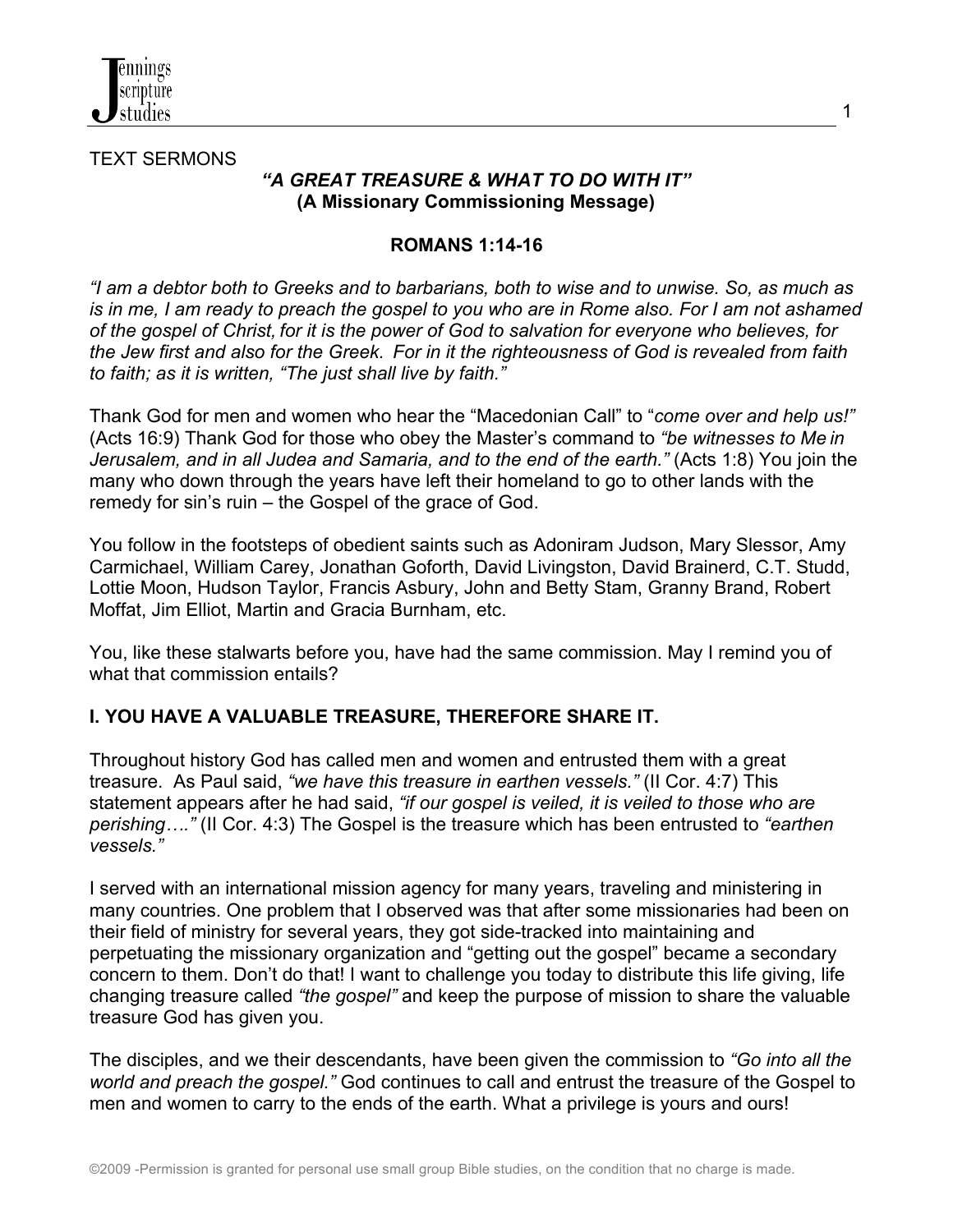## **II. YOU HAVE A TREMENDOUS RESPONSIBILITY, THEREFORE SHOULDER IT.**

Paul said, "*I have been entrusted with a stewardship."* (I Cor.9:17) Again, he said "*"I am a debtor…"* (Rom. 1:14)

We, like Paul and all who have followed him in cross-culture evangelism, have a great responsibility to three parties:

First, To God who called me and gave me this "treasure in my earthen vessel";

- Second, To "*Greeks and to barbarians, both to wise and to unwise,"* and to all who have not heard;
- Third, To the church of Jesus Christ, of which I am a member, to fulfill the church's purpose in the world, which is to witness in every country, culture and clime!

Paul took seriously his commission for he said, "*"For if I preach the gospel, I have nothing to boast of, for necessity is laid upon me; yes, woe is me if I do not preach the gospel! For if I do this willingly, I have a reward; but if against my will, I have been entrusted with a stewardship. What is my reward then? That when I preach the gospel, I may present the gospel of Christ without charge, that I may not abuse my authority in the gospel."* (I Cor. 9:16-18)

Responsibility requires a response. Unfortunately, many who have the Gospel treasure and who know that they have a responsibility to share it, have not responded! Responsibility brings accountability. I say to those who have the treasure, "Share it"! It is not given to be hoarded, saved, hidden or bottled up in a box with a steeple on top!

We are challenged afresh by those who have shouldered their responsibility to share the unexcelled treasure of the Gospel. May there be many who follow in their train.

# **III. YOU HAVE A GLORIOUS OPPORTUNITY, THEREFORE SEIZE IT!**

Paul said, **"***I am ready to preach the gospel to you who are in Rome also."* (Rom.1:15) He not only was willingly to preach the gospel in Rome – he was eager to seize the opportunity, which he did. An open door was before him and he was ready to go, determined to make the most of it for the glory of God!

There was no hesitation, no half-heartedness, no uncertainty; no second-guessing. With the call of God on his life, with a burden for souls in his heart and with a ripe field for evangelizing before him he was ready to go.

I challenge you to throw yourselves into the work of Christ to which God has called you! One of my life's verses has been Ecclesiastes 9:10 – *"Whatever your hand finds to do, do it with your might."* 

You have a treasure, a responsibility and an opportunity. Do it with all of your heart and do it well! Do your best for the God who has graciously called you into His service! A glorious